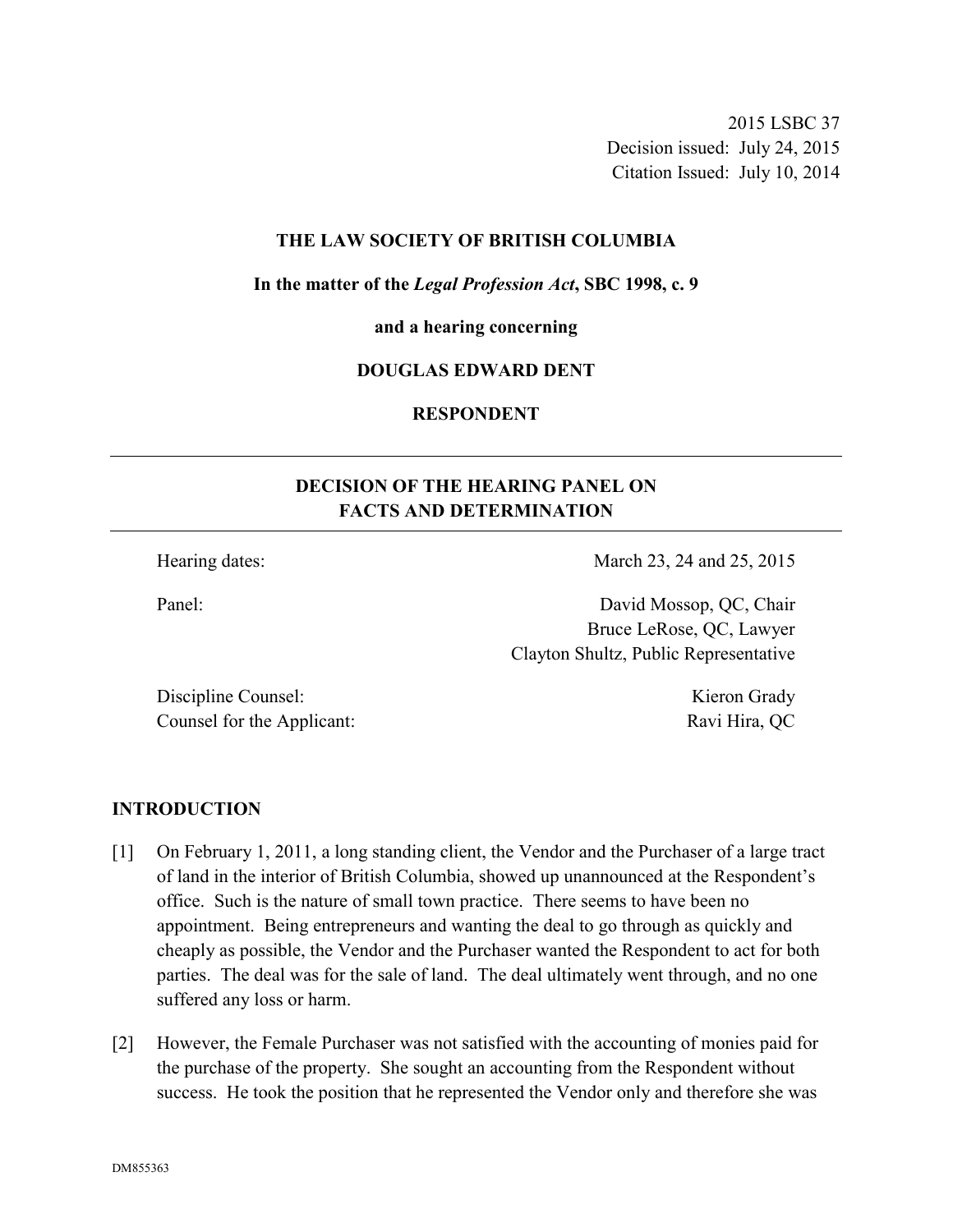not entitled to any accounting of the money. She wrote a letter of complaint to the Law Society of British Columbia.

- [3] The Law Society, in fulfilling its statutory mandate, investigated the complaint. The substance of the original complaint did not result in any citation.
- [4] However, during the course of the investigation, officials of the Law Society uncovered three matters, unrelated to the original complaint, that led to this hearing. They are:
	- (i) the Respondent acted for both parties contrary to the *Professional Conduct Handbook* then in force;
	- (ii) alternatively, the Respondent did not advise the Purchasers that he was not protecting their interest;
	- (iii) the Respondent breached an undertaking.
- [5] This Panel dismisses all allegations in the citation except for allegation 2: failing to advise the unrepresented parties that he was not protecting their interest.

# **THE PROPERTY AND THE PLAYERS**

- [6] To understand this discipline drama, one must understand the nature of the property, the main players and how they interrelate. The minor players will be introduced in the facts part of these reasons.
- [7] Names of clients have not been used, and other changes have been made to protect solicitor-client confidentiality and the privacy interests of other individuals. This is not a law school examination, though we use the terms "Grey Acre" and "Black Acre" to protect confidentiality and privacy interests.

## **The Property**

- [8] The Vendor Corporation owns a piece of property that is unique for two reasons. First, it spans several thousand acres in the interior of BC. Secondly, it is already divided into between 30 and 40 separate lots. The Vendor Corporation planned to sell some of these lots individually with the intention of making a profit.
- [9] The specific lot that was subject to this hearing can be called Grey Acre. Grey Acre has a gravel quarry contained within its boundaries. Prior to February 2011, the Purchaser Corporation had a lease with the Vendor Corporation to make use of the quarry for commercial purposes. However, the Purchaser found it advantageous to purchase Grey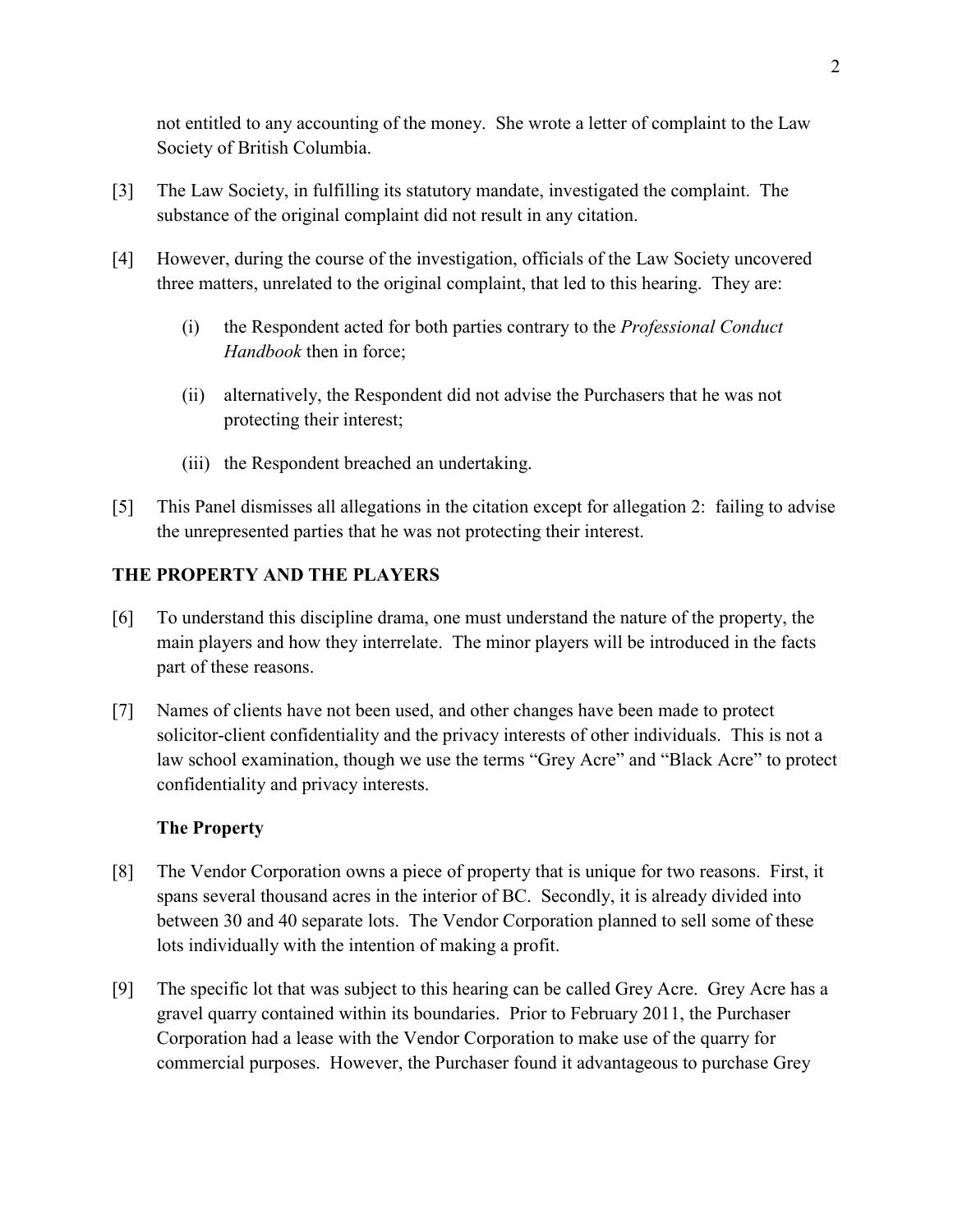Acre outright. The Vendor Corporation was willing and able to sell Grey Acre. Both the Vendor and Purchaser wanted this deal to go forward.

### **The Respondent**

- [10] The Respondent, Douglas Edward Dent, attended UBC Faculty of Law between 1972 and 1975. He articled with a downtown Vancouver law firm.
- [11] The Respondent then briefly was an associate with another law firm.
- [12] Between September 1977 and April 1987, he was a part-time sole practitioner and a sessional lecturer at the Faculty of Commerce at UBC. He later obtained his LLM from UBC.
- [13] Between 1987 and 1992, he was a partner in a firm called Bonner and Dent in Vancouver. After that he continued to practise in the Lower Mainland.
- [14] Ultimately he moved to 100 Mile House and started to practise as a sole practitioner there under the name of Centennial Law Corporation, which is continuing.
- [15] He is a solicitor, practising in the areas of wills, estates, corporate, commercial real property and some family law. It could be described as a general practice on the solicitor's side. At the relevant time it was not the practice of the Respondent to have retainer letters or agreements or, for that matter, disengagement letters. After these events, he now has retainer agreements or letters of disengagement. We believe that he has learned his lesson.

### **Female Purchaser**

- [16] The Female Purchaser, the only other witness at the hearing, was 76 years of age at the time. She is best described as an experienced business person or entrepreneur. She has been involved with many land transactions over the years. For a period of time, she was also the accountant for a municipality. She has dealt with numerous lawyers and in fact has a close relative who is a lawyer. She is also no stranger to litigation.
- [17] Unfortunately, she had recently suffered a concussion. She stated her long-term memory is intact, but she has trouble with her short-term memory. The concussion happened after the events related to the events stated in the citation.

### **Male Purchaser**

[18] The Male Purchaser was the business partner of the Female Purchaser. He did not give evidence. He had experience in the quarry business. The Female Purchaser acknowledged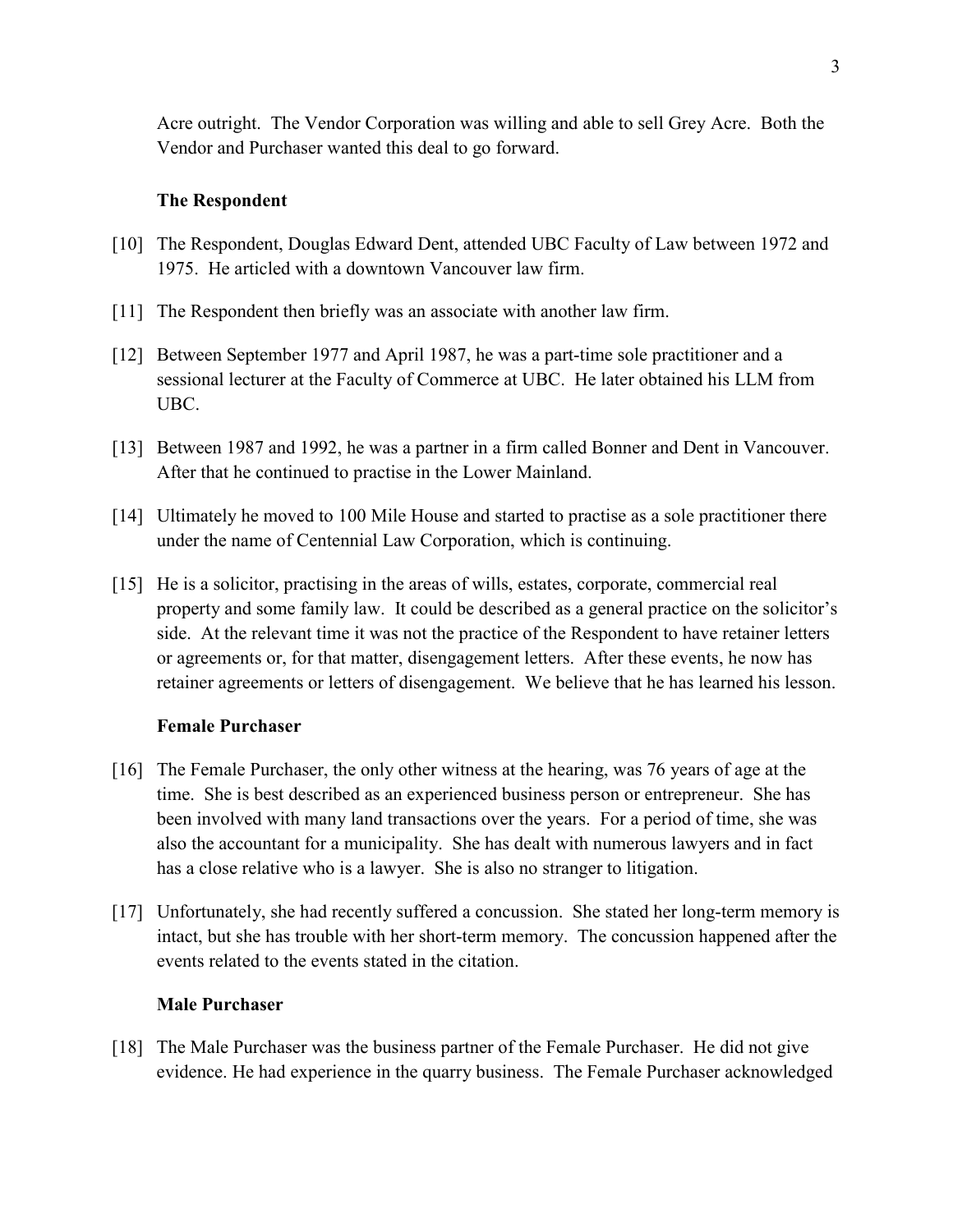that her role was limited to providing money to the enterprise. The Male Purchaser negotiated the deal and the option to purchase, which are described in these reasons.

### **Purchasing Corporation**

[19] The Purchasing Corporation was owned 50/50 by the Female Purchaser and the Male Purchaser. Both the Female Purchaser and the Male Purchaser were officers of the Purchasing Corporation. There was a shareholder agreement that provided that both parties had to agree to anything costing more than \$5,000. This requirement was not always followed.

## **Vendor 1 and Vendor 2**

[20] Both these individuals own the Vendor Corporation that owned the property described above. Both were long standing clients of the Respondent. Neither gave evidence.

## **FACTS**

### **Initial Agreement**

- [21] In late January of 2011, the Vendor Corporation and the Purchasing Corporation entered into an agreement for the sale of Grey Acre. The parties used a standard self-counsel press form to make the agreement. The agreement was commercial in nature and transferred all the mineral rights in Grey Acre, and there were a number of provisions including an easement. Parts of the agreement were drafted by the Female Purchaser. However, it was signed by the Male Purchaser. This led the Respondent to believe that the Male Purchaser was the person in charge. The agreement shows some sophistication. However, it is not up to a standard that a lawyer would draft.
- [22] The Male Purchaser led the negotiations on behalf of the Purchaser Corporation.
- [23] On or about February 1, 2011, the parties to the agreement dropped in to see the Respondent. They wanted the Respondent to act for both sides. The meeting was probably unannounced. Such is the nature of a small town practice.
- [24] At this point the evidence before the Panel starts to diverge.
- [25] First, the Law Society agrees that the Male and Female Purchaser and the Respondent and at least one of the Vendors took part in the discussions in the Respondent's office. Whether the other Vendor was present is questionable.
- [26] The position of the Respondent was that he agreed to act only for the Vendor Corporation because they were his long-standing clients and he could not act for both parties as the sale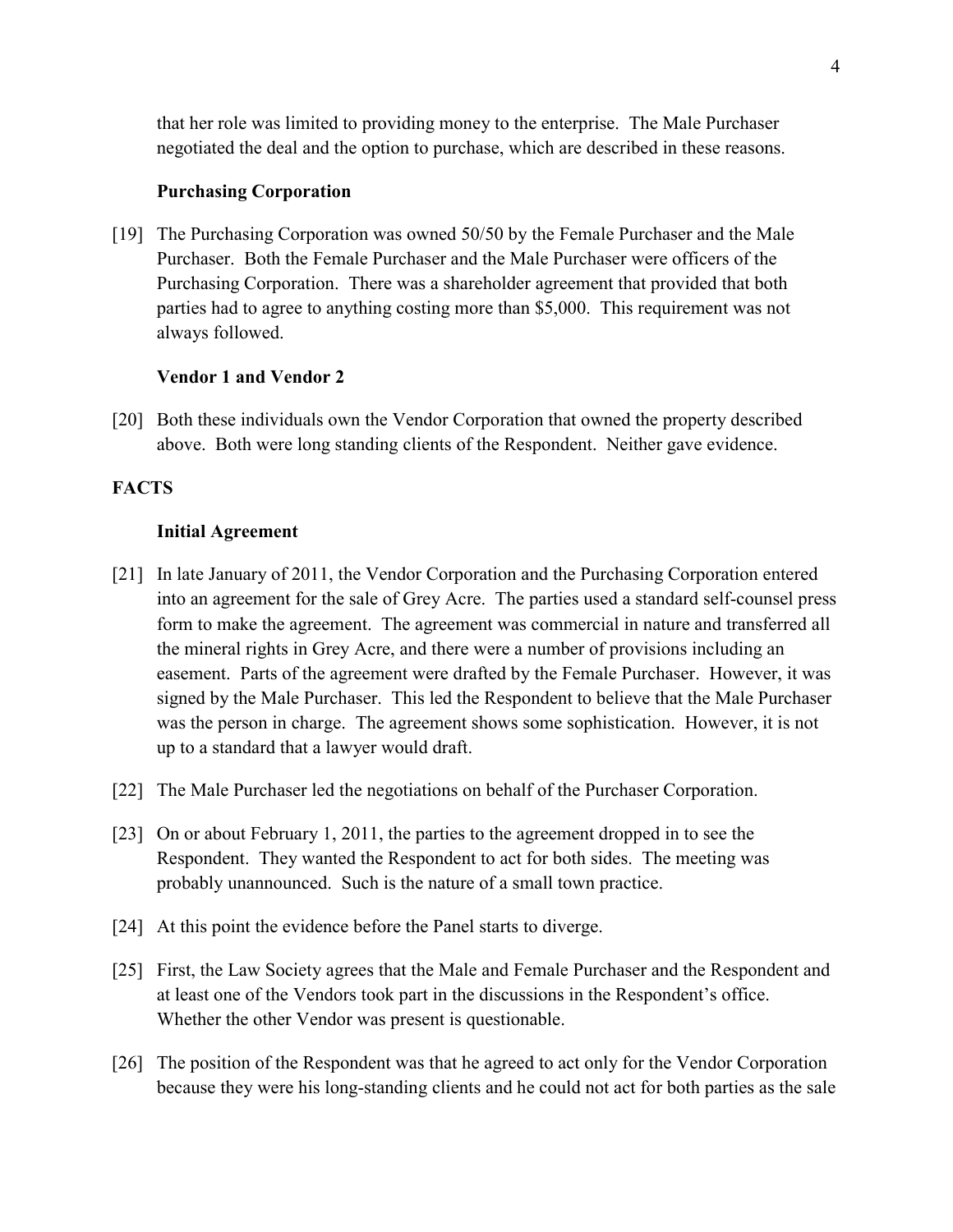had a commercial component. *However, significantly, he agreed to prepare the documents normally prepared by the solicitor for the purchaser. He had done this in a few commercial cases, but he had never done it for a commercial land transfer.*

- [27] Counsel for the Law Society and the Respondent, pointed to other actions and documents to bolster their respective positions as to whether the Respondent agreed to act for the Purchaser Corporation at the February 1, 2011 meeting.
- [28] However, the key issue is, "what did the parties agree to on February 1, 2011?" There is no doubt the Respondent felt he was only representing the Vendor Corporation. There is no doubt the Female Purchaser walked away from the meeting feeling the Respondent represented the Purchasing Corporation. The Panel will deal with this conflicting evidence in our analysis section below.

#### **Closing Date and Option**

- [29] The closing date was set for March 1, 2011. However, this was not kept. Significantly, on that day, the Respondent prepared a draft letter to the Purchasing Corporation stating he was acting for the seller and forwarding certain documents pertaining to Grey Acre and asking the Purchasing Corporation to have a lawyer sign next to their signature. The letter was never sent. However, it is evident that the Respondent felt he was only acting for the Vendor. There are other letters sent or drafted by the Respondent between February and June 2011 showing a similar belief.
- [30] On or about March 4, 2011, the Vendor Corporation and the Purchasing Corporation instead agreed to an option to purchase the property with an end date of March 31, 2011. This was done in order to have the deal complete. This option was negotiated by the Male Purchaser on behalf of the Purchasing Corporation and representative(s) of the Vendor Corporation. The Female Purchaser signed papers, but this was after the fact. The option was for a price that was to be reduced from the overall purchase of the Grey Acre. The Respondent prepared the option on instructions from the Vendor Corporation. The option was used to ensure that, if the deal did not go through, the Vendor could keep the amount paid for the option.
- [31] The parties then agreed to a further extension of the option until June 11, 2011. This was signed on behalf of the Purchaser Corporation, both by the Male Purchaser and by the Female Purchaser.
- [32] It is relevant that the Respondent gave no legal advice to either the Female Purchaser or the Male Purchaser on the option and the extension of time on the option. He did, however, have some of these option papers signed by the Female and Male Purchasers in his office.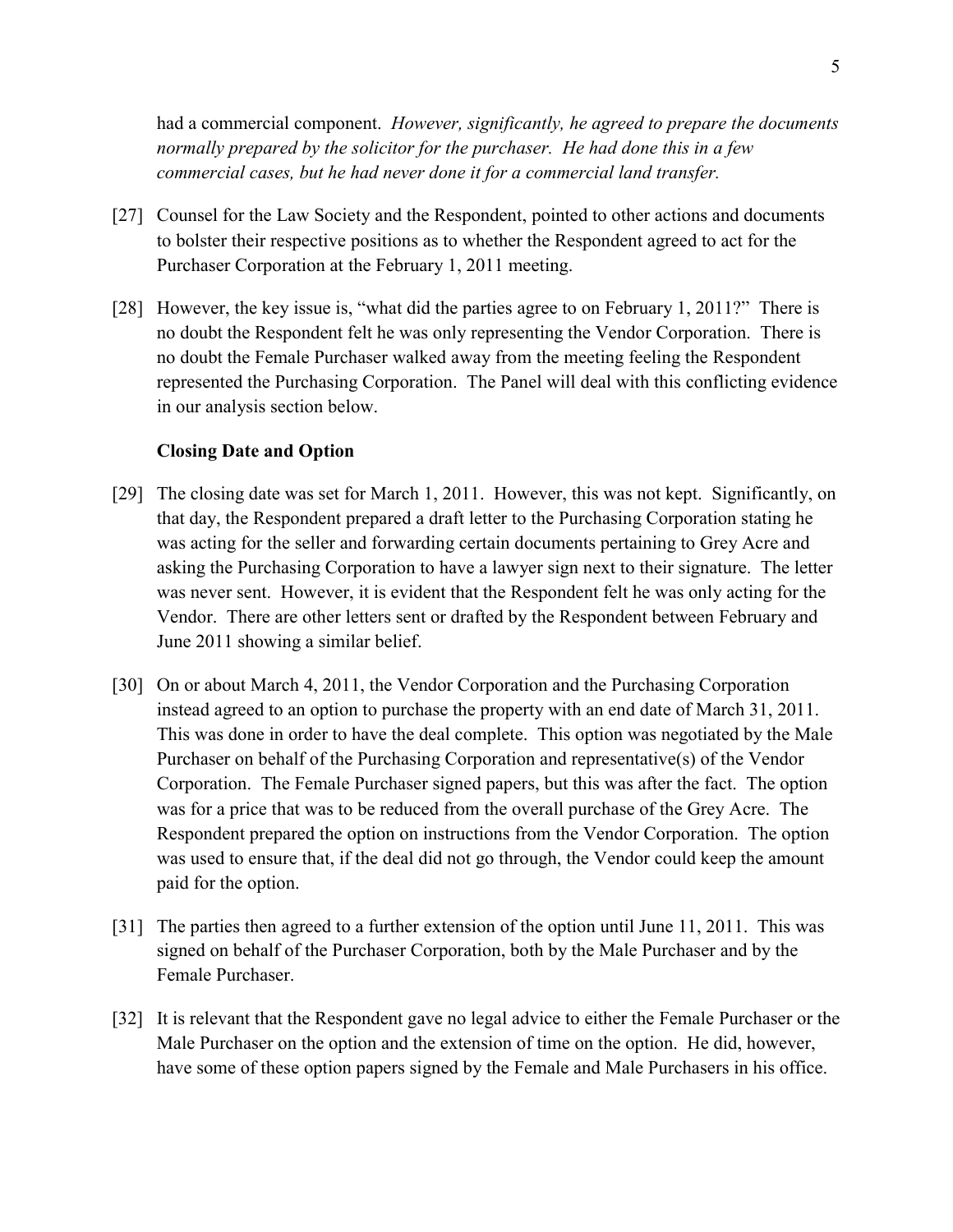#### **The Other Corporation and the Mortgage**

- [33] The next important development was the request by the Female Purchaser that the Respondent represent her in regards to a mortgage on another piece of property owned by another corporation that was owned and controlled by the Female Purchaser. We will refer to this as the Other Corporation. This happened in late May or early June, 2011. The Other Corporation owned another separate piece of property, which we will call Black Acre.
- [34] She had arranged, on her own, with a private mortgage company for a mortgage to be taken out on Black Acre, and that money was to be used for the purchase of Grey Acre. She requested that the Respondent represent her in regards to this mortgage transaction. He thought the matter through and felt there was no conflict. At that time, he did not know that proceeds from this mortgage would be used in the purchase of Grey Acre. It should be noted that the Law Society in this citation is not alleging any conflict in regards to this particular transaction as a separate allegation.
- [35] The money from this transaction was ultimately used for the purchase of Grey Acre.

#### **The Easement**

[36] The selling of Grey Acre would make no sense unless there was an easement. Grey Acre was in the middle of the property with no access to a public road. The original agreement signed in early 2011 contemplated this problem. The Respondent's evidence is that he drafted three different versions; he did it on instructions of the Vendor.

#### **Referral to LM**

[37] In early June 2011, the Female Purchaser said something to the Respondent's assistant that indicated that the Female Purchaser believed that the Respondent was her lawyer on the purchase of Grey acre. The Respondent, at that point, insisted the Female Purchaser get her own lawyer. He referred her to LM.

## **BREACH OF UNDERTAKING**

- [38] There was a mortgage on the property as a whole and on Grey Acre. This mortgage had to be removed in order for the sale of Grey Acre to proceed. This mortgage was held by three holding companies.
- [39] In early June, LM began representing the Purchasing Corporation, including the Female Purchaser, on the sale of Grey Acre.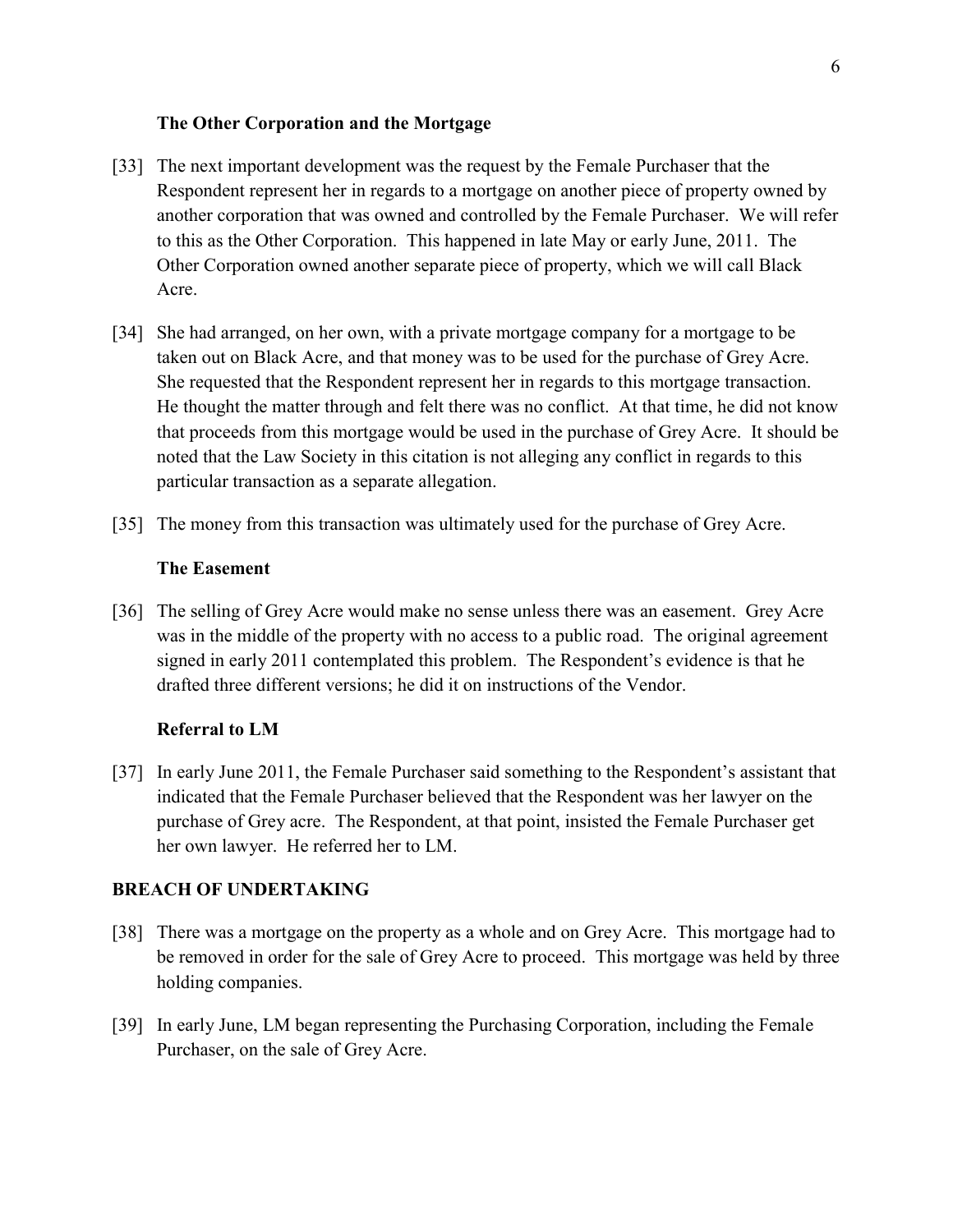- [40] LM put the Respondent on an undertaking that he would not pay out the existing charge holders (the three holding companies), until the Respondent had a mortgage discharge in his hands.
- [41] The Respondent breached that undertaking. The Respondent paid out the above charge holders, namely the three holding companies, before he had the discharge in hand. He had sent the money to BK, solicitor for the three holding companies. BK and the Respondent had represented their respective clients on a number of sales regarding lots of the property.
- [42] An important factor in this matter is the undertaking the Respondent had with BK, solicitor for the holding companies.
- [43] That undertaking required BK to have in his hands a registered discharge before he made use of the proceeds of the sale of Grey Acre. The discharge was to be forwarded to the Respondent. There was no time limit set for this forwarding of the discharge. However, the Respondent reminded BK that such discharges had to be forwarded within 60 days. This is a requirement of the Law Society of British Columbia.
- [44] BK faithfully fulfilled his undertaking and provided the discharge to the Respondent within four days.
- [45] Two points stand out. First, the Respondent was in breach of his undertaking to LM. However, it was only by six days.
- [46] Secondly, the Respondent had a somewhat similar undertaking with BK. The Purchasing Corporation was never at risk. The Purchasing Corporation had a secondary undertaking to rely on in order to protect its interest. LM probably did not know about this secondary undertaking. In fact, he probably didn't know about the breach that lasted for six days.
- [47] What is the explanation of the Respondent for this breach? The answer is he never reviewed his undertaking with LM. Simply put, he forgot about it.
- [48] The Respondent only found out about his breach of the undertaking after the Law Society did a thorough investigation of his file in regards to the initial complaint of the Female Purchaser.
- [49] The Respondent admits he breached the undertaking. However, he takes the position that the breach was because he forgot about the undertaking and that, in the circumstances of this case, it does not amount to professional misconduct.

## **CITATION**

[50] The amended citation, redacted for privacy, reads as follows: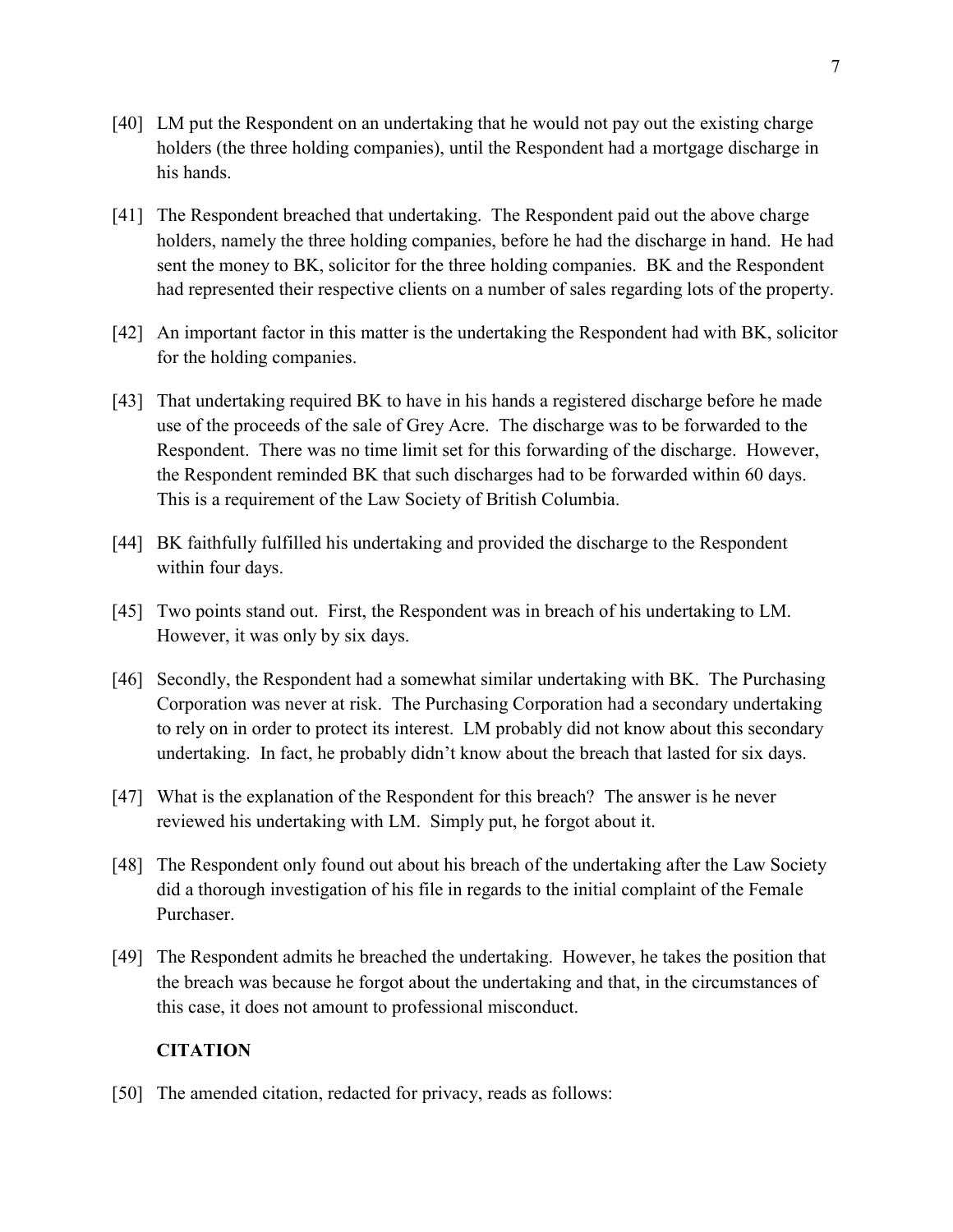Nature of conduct to be inquired into:

1. Commencing in or around February 2011, you acted in a conflict of interest by acting for both the Purchasing Corporation and the Vendor Corporation in a real property conveyancing transaction when they had different interests, contrary to Chapter 6, Rule 10 of the *Professional Conduct Handbook* then in force.

This conduct constitutes professional misconduct, pursuant to s. 38(4)(b) of the *Legal Profession Act*.

2. In the alternative to paragraph 1, between February 2011 and June 2011, you acted for the Vendor Corporation in a real estate transaction against the Purchasing Corporation, an unrepresented party, when you had not advised that unrepresented party that you were not protecting its interests, contrary to Chapter 4, Rule 1 of the *Professional Conduct Handbook* then in force.

This conduct constitutes professional misconduct, pursuant to s. 38(4)(b) of *the Legal Profession Act*.

3. On or about August 5, 2011, in the course of acting for the Vendor Corporation, you breached an undertaking you gave to LM, solicitor for Purchaser Corporation, by releasing funds required to pay out an existing chargeholder when you had not obtained the discharge of mortgage before releasing the funds to the existing chargeholder or its solicitor.

This conduct is contrary to Chapter 11, Rule 7 of the *Professional Conduct Handbook*, then in force and constitutes professional misconduct, pursuant to s. 38(4)(b) of *the Legal Profession Act*..

## **ANALYSIS**

### **Preliminary Legal Matters**

- [51] There are a few preliminary legal matters that have to be dealt with before we proceed with our analysis.
- [52] The first is the standard of proof. This is set out in *Law Society of BC v. Shauble*, 2009 LSBC 11 at para. 43. The panel directly quoted from the Supreme Court of Canada:

The onus of proof is on the Law Society, and the standard of proof is a balance of probabilities: "… evidence must be scrutinized with care" and "must always be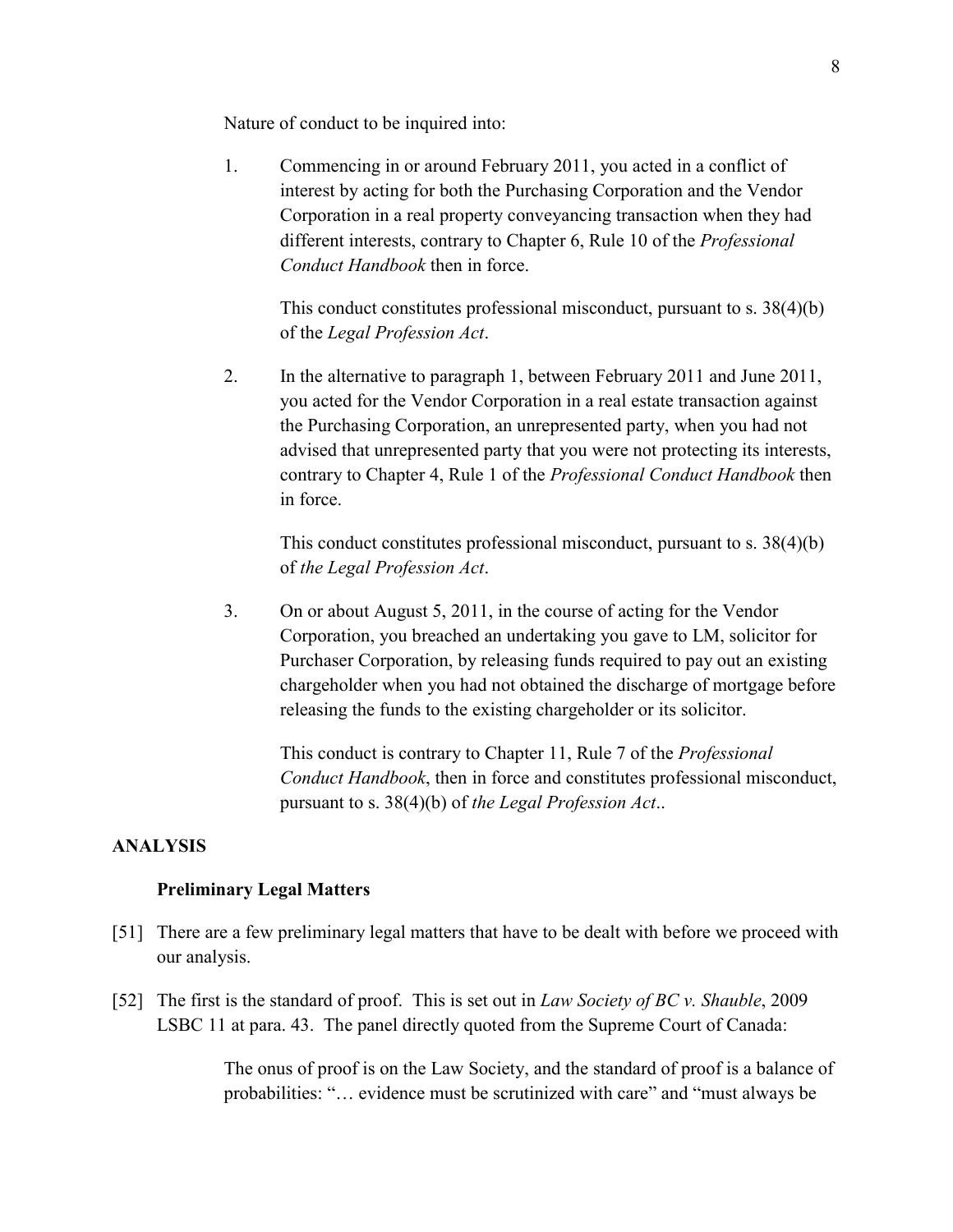sufficiently clear, convincing and cogent to satisfy the balance of probabilities test. But … there is no objective standard to measure sufficiency." (*FH v. McDougall*, 2008, SCC 53, 297 DLR (4th) 193).

[53] This requirement is further expanded upon in the case of *Law Society of BC v. Seifert*, 2009 LSBC 17 at para. 13:

> … the burden of proof throughout these proceedings rests on the Law Society to prove, with evidence that is clear, convincing and cogent, the facts necessary to support a finding of professional misconduct or incompetence on a balance of probabilities. In considering its findings in this matter, the Panel has applied that test.

- [54] The important thing to remember is that the Law Society of British Columbia must have clear, convincing and cogent evidence of professional misconduct.
- [55] The standard required for professional misconduct is one of "marked departure." This is set out in the case of the *Law Society of BC v. Martin*, 2005 LSBC 16 at paragraphs 154 and 171:

… The real question to be determined is essentially whether the Respondent's behaviour displays culpability which is grounded in a fundamental degree of fault, that is whether it displays gross culpable neglect of his duties as a lawyer.

The test that this Panel finds is appropriate is whether the facts as made out disclose a marked departure from the conduct the Law Society expects of its members; if so, it is professional misconduct.

- [56] Thirdly, what is the role of the *Professional Conduct Handbook*, now the *Code of Professional Conduct for British Columbia*? Specifically, does a breach of the *Handbook* in and of itself result in professional misconduct? The answer is found in *Law Society of BC v. Richardson*, 2009 LSBC 07 at para. 30, confirmed in *Law Society of BC v. McRoberts*, 2010 LSBC 17 at para. 15. The mere breach of the *Professional Conduct Handbook* is not professional misconduct. There must be a marked departure.
- [57] In summary, the Law Society of British Columbia must provide clear, convincing and cogent evidence of professional misconduct. That evidence must also show a marked departure of what is expected of lawyers. The mere breach of the *Professional Conduct Handbook* is not in of itself enough.
- [58] This Panel wishes to add to this, Section 3 of the *Legal Profession Act*.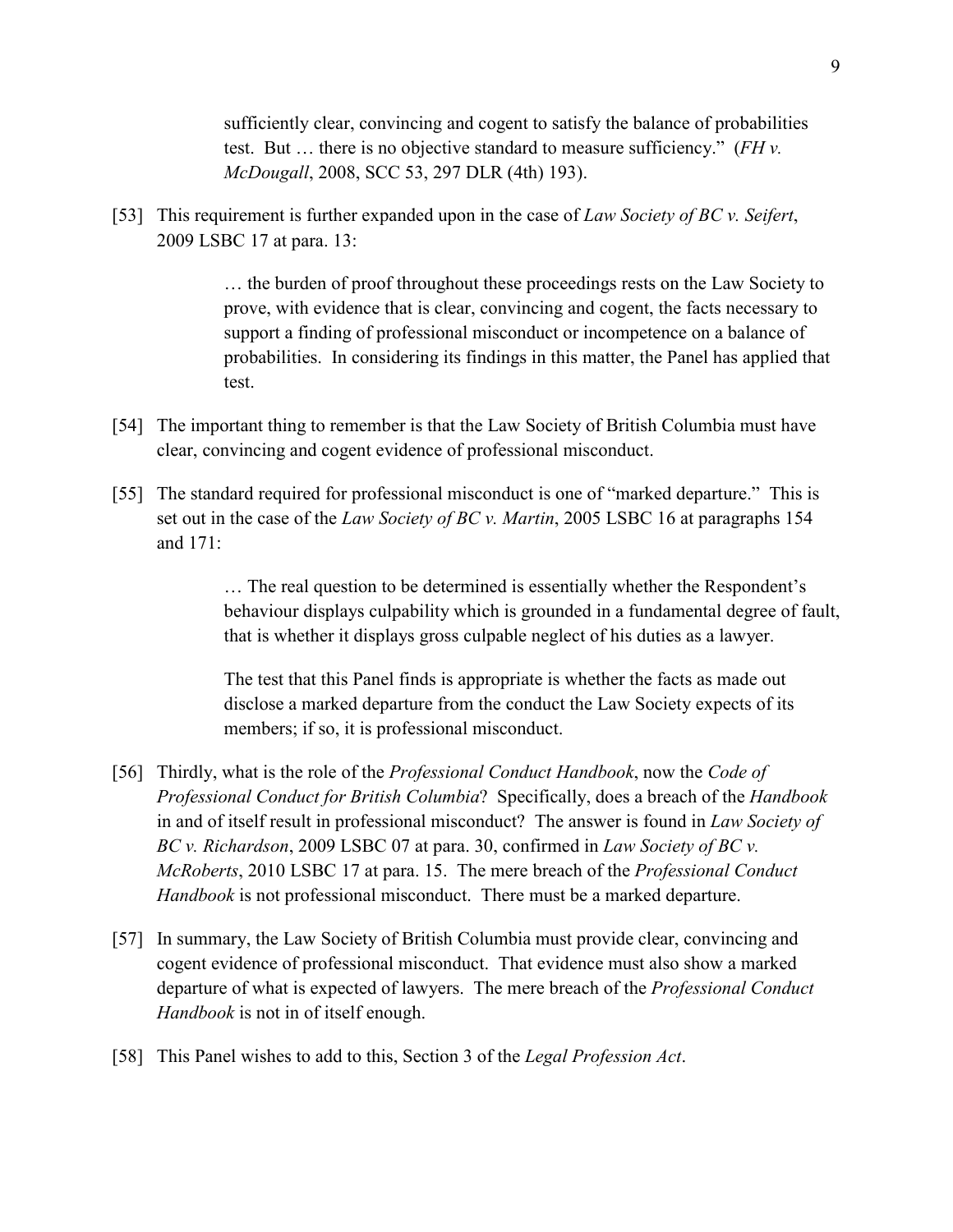[59] Section 3 of the *Legal Profession Act* requires the Law Society of British Columbia to uphold "the public interest in the administration of justice." This gives the meaning, a flavour to the expressional "professional misconduct" and what is a "marked departure." Both points of view come into play in deciding whether a breach of the *Professional Conduct Handbook* reaches the level of professional misconduct. More about the public perspective later. We will now go on to the three allegations.

### **Allegation 1 – Acting for Both Sides**

- [60] The position of the Law Society is that the Respondent acted for both sides in a real estate transaction contrary to Chapter 6, Rule 10 of *Professional Conduct Handbook* then in force.
- [61] The Law Society's position is that all the actions of the Respondent from early February 2011 to early June 2011 are consistent with the Respondent acting for both in regards to the purchase and sale of Grey Acre. However, these actions may be consistent with another scenario, and that is that the Respondent was not acting for both parties. It is important to remember the law requires "clear, convincing and cogent evidence."
- [62] This Panel believes the key point in time is what happened on February 1, 2011 when an unplanned meeting took place. No notes were taken, and we did not hear from all of those who were present.
- [63] This Panel has a problem with the Female Purchaser's evidence. We are not suggesting she is not telling the truth. Instead, she has trouble remembering. There are several indicators of this in her testimony. They are and include:

Vol 1, p. 14, ll. 4 to 19 (dealing with the February 1, 2011 meeting):

- A. I don't exactly how long it took.
- Q. But you think it was about an hour?
- A. *I think so. But as I told you I had a concussion in between then and now so it takes me a minute to think.*
- Q. *When did you have a concussion?*
- A. *A year ago. And I can remember the long-term things if I think about it but the short-term memory is pretty gone.*
- Q. *All right. And if you're being asked about events that took place in February 2011 do you consider that short term or long term?*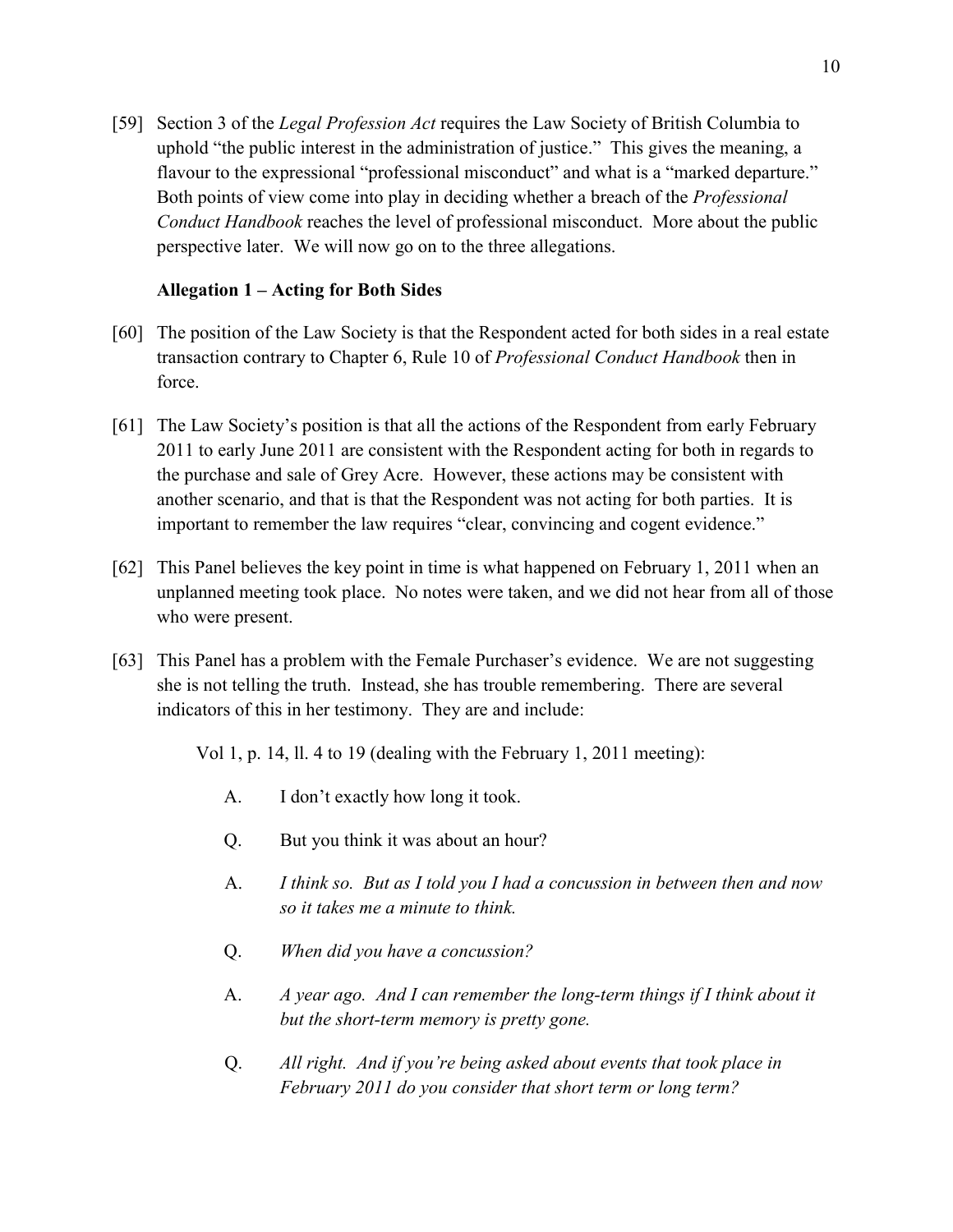- A. *That's long term.*
- Q. All right.
- A. And it's things that happened since the concussion is where I'm having trouble.

Vol. 1, p. 28, l. 18:

A. *I'm trying really hard to remember all this.* 

Vol. 1, p. 38, ll. 12 to 25 (dealing with the February 1, 2011 meeting):

- Q. Okay. Now, this meeting at Mr. Dent's office after lunch, you'll agree with me that at – after the meeting started Mr. Dent had a private meeting in another office with Vendor 1. Do you remember that?
- A. No, I don't. I am sorry I don't.
- Q. So when you say, "I am sorry I don't," what you are trying to tell us is that it may have happened but it's been such a long time ago I may have forgotten?
- A. That's right. And I am not going to lie to you.
- Q. Fair enough. And you, of course, kept no notes of this meeting?
- A. No I didn't, and that was pretty stupid of me.

Vol. 1, p. 64, ll. 13 to 14 (dealing with the mortgage on Black Acre):

A. *I'm not feeling sorry for myself. A lot of this I don't remember.* 

Vol. 1 p. 67, ll. 5 to 10 (dealing with the mortgage on Black Acre):

- A. *I don't remember going over it with him.*
- Q. Sorry, if you just stay in the tab that you're in.
- A. Is that his signature, Mr. Dent's?
- Q. I'm asking you do you remember sitting down with Mr. Dent and going over this document?
- A. *No, I don't remember.*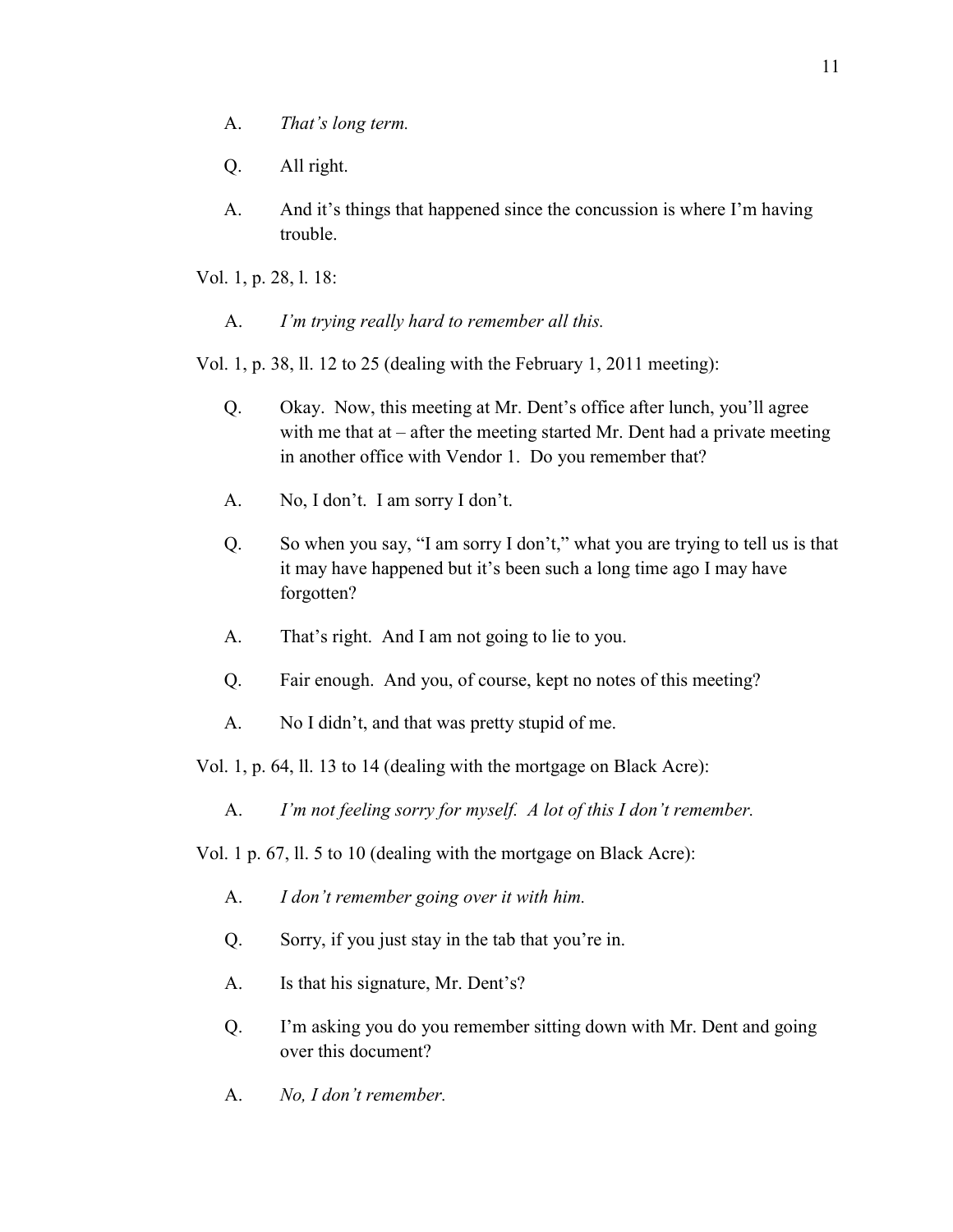Vol. 1 p. 127, ll. 6 to 8 (end of examination in chief):

A. *Have any of you ever had a concussion? You know what happens? Your memory comes and goes and it's horrible.* 

[emphasis added]

- [64] The exchanges, some of which deal with the meeting of February 11, 2011 and some with other aspects of the overall transaction, show the Female Purchaser had trouble remembering. In part, she blames it on a concussion. At one point, she says it only affects her short-term memory and at other times she states her memory comes and goes.
- [65] At one point she states in her testimony:

Vol. 1, p. 46, l. 19 to p. 47, l. 3 (dealing with the February 1, 2011 meeting)

- Q. I'm still at the first meeting.
- A. No. He agreed to do the he agreed to do the easement and get all the money in his account and take care – talk with [law firm] who was the lawyer in Vancouver here which I borrowed from a private person I don't know down here, and he said he could just do it. It was simple.
- Q. But at this first meeting at Mr. Dent's office [law firm] was not even contacted, was it?
- A. No.
- [66] At the February 1, 2011 meeting, there was no way that the Respondent could agree to act for the Female Purchaser on the mortgage on Black Acre. She had not, at that point in time, arranged for any mortgage on Black Acre. The above quote from the testimony shows that she is confused about this matter.
- [67] The Panel finds the Female Purchaser a believable witness in the sense she is not deliberately lying. However, her evidence indicates she is not a reliable witness. She can't remember or gets matters mixed up.
- [68] The evidence of the Respondent in regards to this matter is *slightly better*, but he had trouble remembering everything that happened. He kept no notes. Parts of the transcripts read follows:

Vol. 1, p. 154, ll. 9 to 20: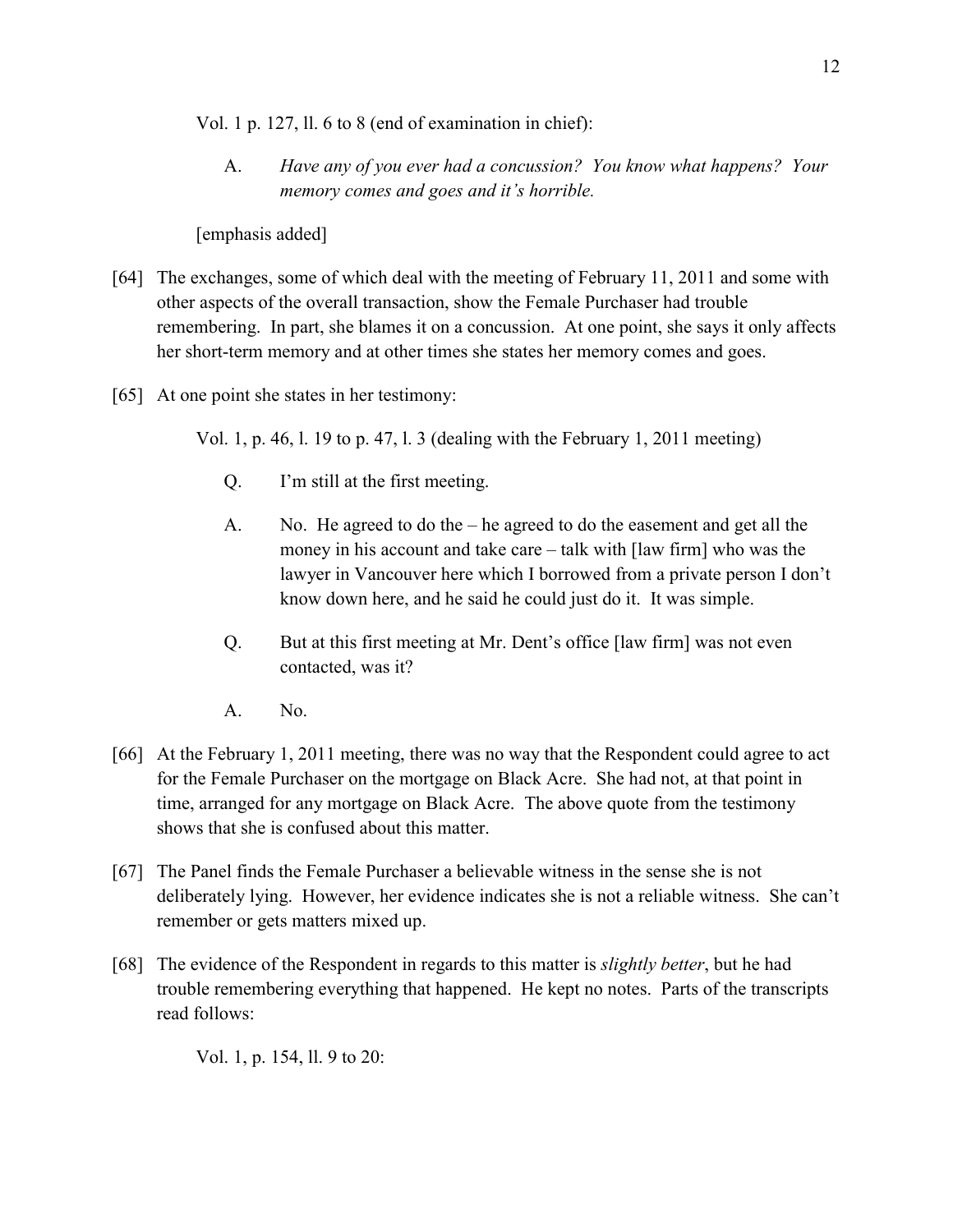- Q. Okay. Please tell the panel in your own words what happened when you first saw this contract, who was there, what were the circumstances, what was said and what, if anything, was said by you?
- A. Well, Vendor 1, probably because he tended to be the spokesperson for the Vendor Corporation, Vendor 1 think just showed up at the office. Maybe there was an appointment but I think he just showed up at the office, and my recollection is that he was with Female Purchaser, Male Purchaser and Vendor 2. So there were the four of them, and I was presented with the contract.

Vol. 1, p. 155, ll. 6 to 19:

A. Well, I must have been asked – it must have been in response to a request that I act for all parties because that's the most important reason that would justify that kind of announcement. I said, "Look, there's a commercial element here." *And I'm certainly not trying to recreate my words verbatim. It would be wonderful to have that kind of a memory but I don't.* I said, "Look, there is a commercial element here. I cannot act for all parties." At that point Vendor 1 in particular would have questioned that, and what I do quite clearly recall is leaving the room I believe with Vendor 1 alone and going down the hall in our office.

Vol. 1, p. 156, l. 21 to p. 157, l. 13:

A. "Can you act?" And I said, "No, I cannot." And then I was asked, well, what could I do, and I said, "Well, you know, it's highly unusual but acting for you alone I can prepare all of the documents." I certainly would have warned that that would be more expensive for the client from a legal cost point of view, and with that having been said we then went back into the meeting room and essentially we announced – I say we. It's kind of a royal we. I certainly would have announced, not Vendor 1, said essentially what I've just said. We will act. We will be representing the seller alone. You should get counsel. And Female Purchaser's response to that was basically as she testified today but she stopped short. Her response was, "This is a simple transaction. We don't need a lawyer. If I do have any questions I can ask LM."

Vol. 1, p. 158, ll. 10 to 16:

Q. Now, do you recall the exact words that you used in the course of any of this meeting, either before you took Vendor 1 aside, while you took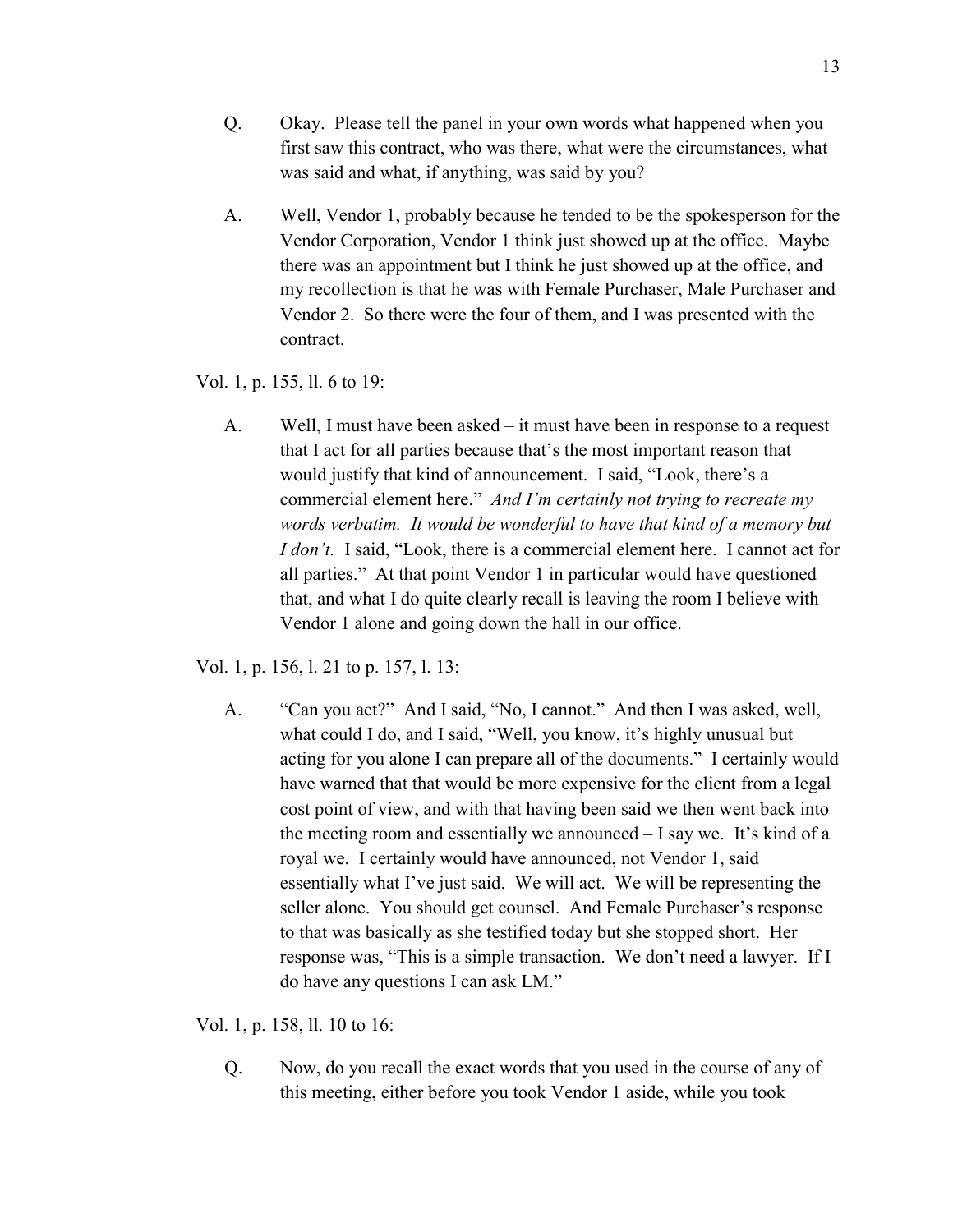Vendor 1 aside or when you came back and stated that, "We will act representing the seller alone and you should get independent counsel"?

A. *No, I don't remember any exact words, no.*

[emphasis added]

- [74] It is true the above evidence was tendered not to its truth, but to the state of mind of the Respondent. However, the Respondent was able to testify as to what he said at the meeting and the subsequent side meeting with Vendor 1. We accept his evidence as to what he said about not acting for both sides. We also accept that he agreed to prepare the documents.
- [75] There is further evidence that indicates that the Respondent cannot remember exactly what was said. See below:

Vol. 3, p. 16, ll. 6 to 18:

- A. Yes. In my mind it was late January but subsequent reviewing all the documents only February 1 works.
- Q. Mr. Dent, when you say, "I must have," and, "I can only guess at what I said," that tells me you're not sure at all what you said. Is that a fair statement?
- A. Well, I think what I would say is to me there's a different I don't have that gift of being able to remember exactly what I said word for word but I can remember the gist of what I've said so that's what I'm trying to convey in my testimony or my answers to those questions.
- [75] This Hearing Panel, based on the evidence as a whole, including the Agreed Statement of Facts, oral testimony and documented evidence, finds on the balance of probabilities that the following took place:
	- (a) The parties had a meeting on February 1, 2011. The parties wanted the Respondent to represent both parties. The Respondent took one of the Vendors aside and told him he could not act for both sides, but he would prepare all the papers usually prepared by the solicitor for the purchaser. The cost of this would be on the Vendor.
	- (b) They went back into the main room. The Respondent cannot remember the exact words used at that time. However, this Panel finds that the Respondent probably said the following: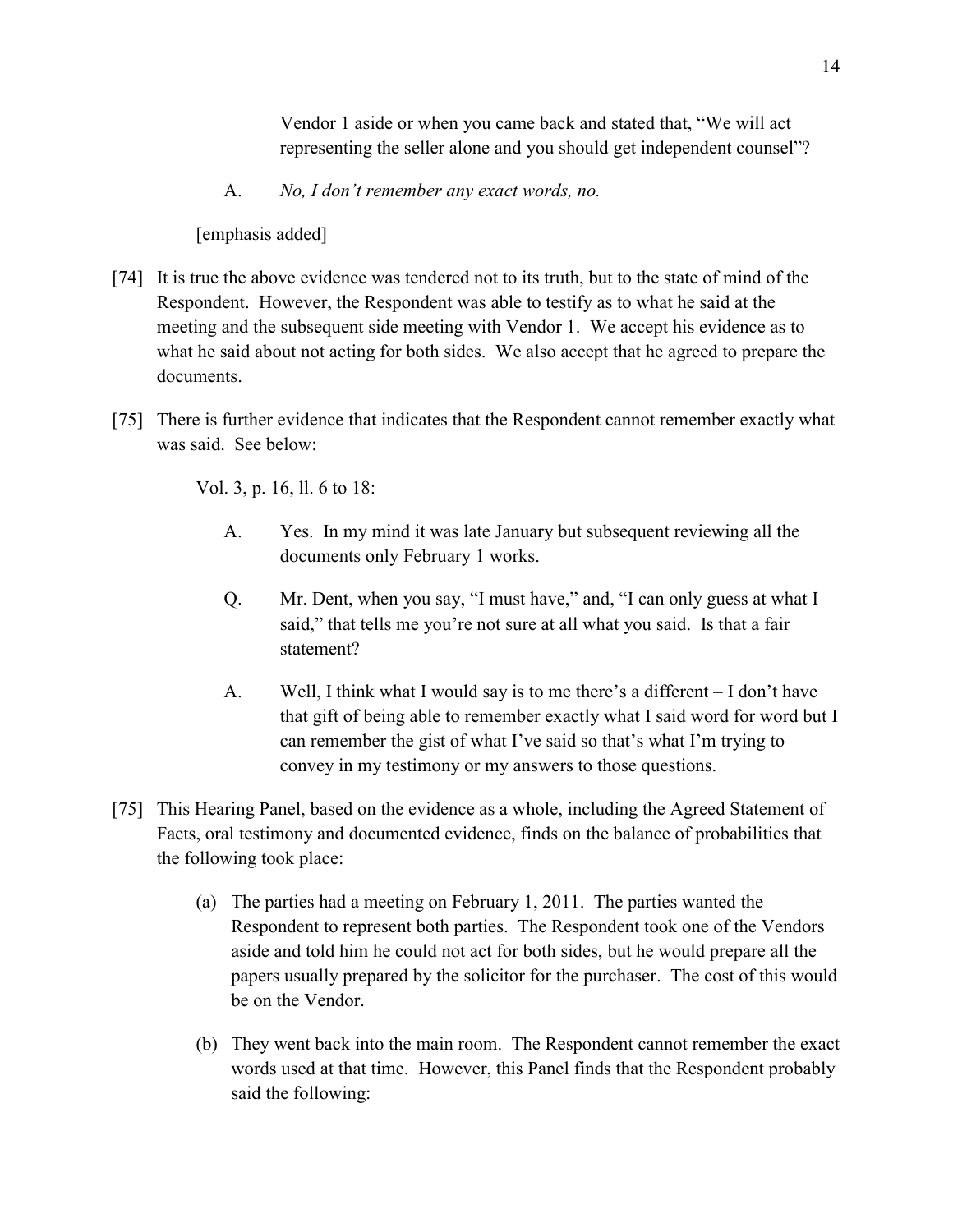- (i) that he would prepare all papers including papers usually prepared by the purchaser's solicitor;
- (ii) words to the effect that he was only acting for the Vendor.
- [76] This Panel holds there is insufficient evidence to show the Respondent agreed to act or did act for both parties. The evidence to that effect presented to the Panel is not clear, convincing or cogent.
- [77] Discipline counsel pointed to a number of subsequent actions to show the Respondent was acting for both sides.
- [78] First, the money for the purchase of Grey Acre was put into his trust account by the Female Purchaser. However, if the Female Purchaser was unrepresented, sooner or later the money would end up in the Respondent's trust account.
- [79] The Respondent prepared an option to purchase for Grey Acre. However, it is clear from the evidence, he prepared this on the instruction of the Vendor. He did not negotiate the option. The parties negotiated the options on their own. He did the paperwork on the instruction of the Vendor. He gave no advice to the Female or Male Purchaser.
- [80] The third point is the easement. However, the evidence in the Panel's view is clear. The Respondent drafted three different easements on the instructions of the Vendor Corporation.
- [81] Overall there is insufficient evidence or a lack of clear, convincing or cogent evidence to show the Respondent was acting for the purchaser in this matter.
- [82] Allegation 1 is dismissed.

## **Allegation 2 – Failure to Advise**

- [83] The alternative to allegation 1 is allegation 2. The Respondent failed to advise the Purchaser Corporation that he was not protecting its interests.
- [84] Chapter 4, Rule 1 of the *Professional Conduct Handbook* reads as follows:

A lawyer acting for a client in a matter in which there is an unrepresented person must advise that client and unrepresented person that the latter's interests are not being protected by the lawyer.

[85] This Rule is simple and to the point. It does not require a written warning. An oral warning is sufficient.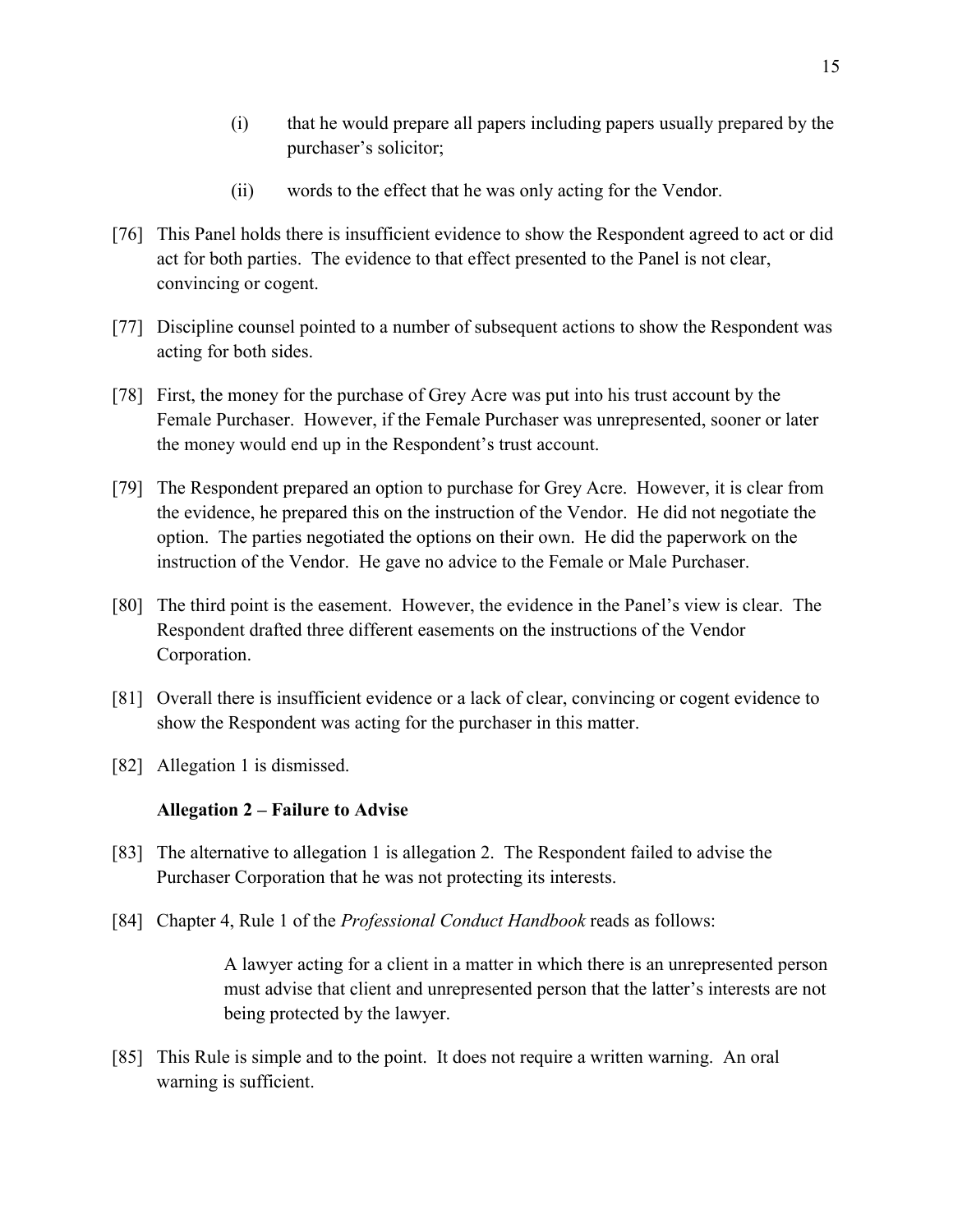[86] Did the Respondent give such a warning? The simple answer is no. In his testimony, the Respondent stated he did not give such a warning.

Vol. 3, pgs. 51, l. 23 to p. 52, l. 17:

- Q. You never told Female Purchaser or Male Purchaser that you were not protecting their interests or the interests of the Purchasing Corporation. Is that correct?
- A. To me I think when you put it that way I'm going to suggest that I think it's a little bit playing with words. *I told them they should get their own lawyer.*
- Q. All right. And in your mind implicit in that is that you're not protecting their interests. Is that what you're saying?
- A. Yes.
- Q. But do you agree with me that you never said to them you're not protecting their interests, used those words?
- A. What I said to you is that I don't have the gift of remembering everything that is said to me verbatim, that I remember in general the gist.
- Q. Sorry. Said to you or by you?
- A. Sorry? In either case.
- [87] This Hearing Panel finds the Respondent breached the Rule. He did not give the warning.
- [88] It is not enough in the context of this case to tell someone to get their own lawyer or words to that effect. Someone can be under the illusion that a lawyer is protecting their interests, even if that lawyer tells them to get independent legal advice. Otherwise the Rule would say the lawyer had to advise them to get independent legal advice.
- [89] This is particularly so in this case where the following factors come into play.
	- (a) Purchasing money was going through the Respondent's trust account.
	- (b) He prepared an option document and extension of that option.
	- (c) He represented the Female Purchaser for the legal work on the mortgage on Black Acre, and the proceeds of the mortgage were going to buy Grey Acre.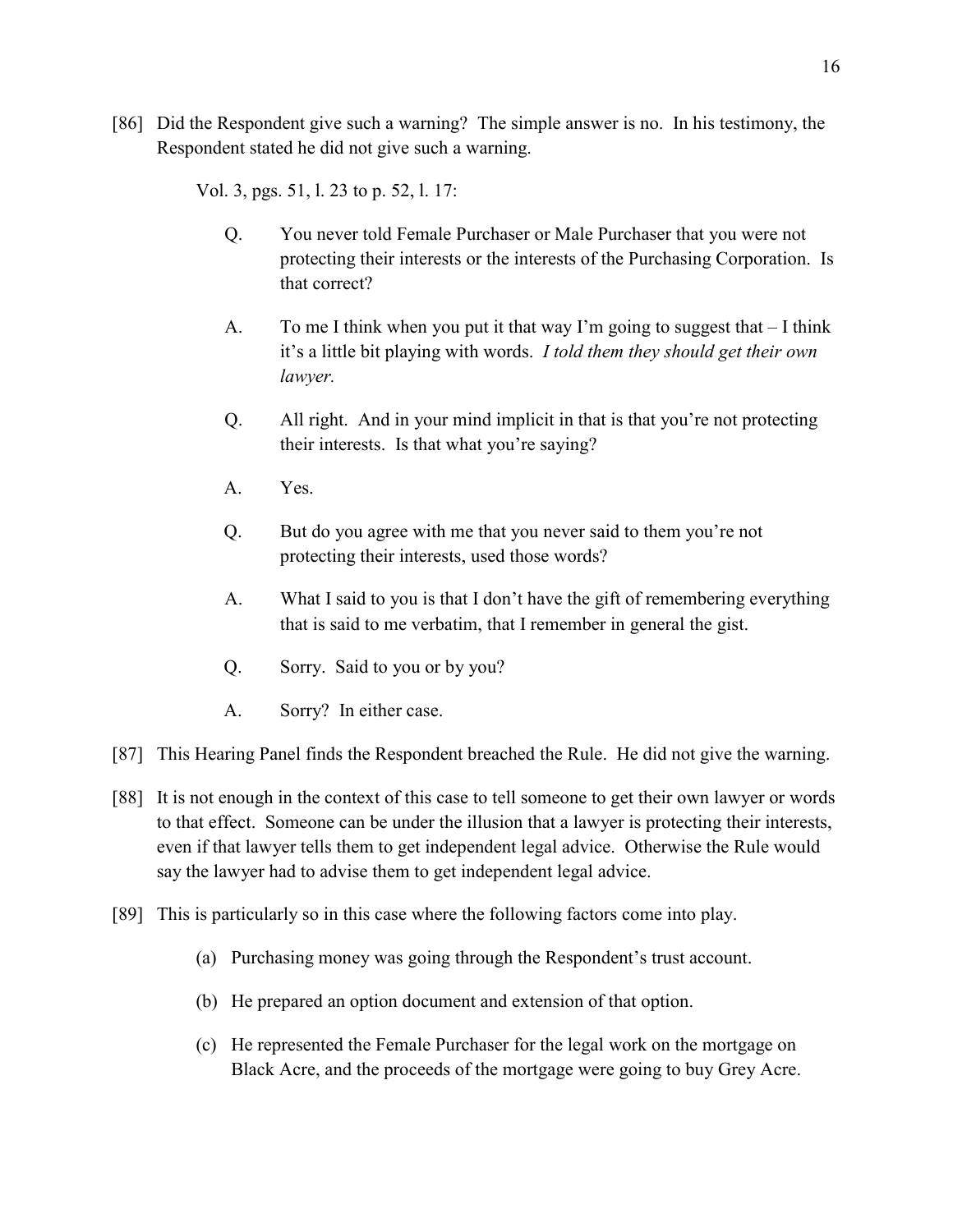- [90] These factors are similar to the ones raised by counsel for the Law Society as supporting the allegation that the Respondent was acting for both sides. We rejected that argument. However, the above factors play a role in deciding in this case that the Respondent needed to comply strictly with Chapter 4, Rule 1.
- [91] For the education of the Respondent and lawyers generally, the new rule, now in force is stricter than the old rule then in force. It states as follows:

7.2-9 When a lawyer deals on a client's behalf with an unrepresented person, the lawyer must:

(a) urge the unrepresented person to obtain independent legal representation;

(b) take care to see that the unrepresented person is not proceeding under the impression that his or her interests will be protected by the lawyer; and

(c) make it clear to the unrepresented person that the lawyer is acting exclusively in the interests of the client.

[92] Allegation 2 of the citation is proven. The cumulative effect of the Respondent's actions outlined in paragraph [90] is certainly sufficient to lead an uninformed person to believe that a solicitor may in fact be protecting his or hers interests and stands as a perfect example as to why the Rule exists. The Respondent's actions constitute a clear marked departure from what is expected by the Law Society of lawyers in this situation and therefore constitutes professional misconduct.

## **Allegation 3 – Breach of Undertaking**

...

- [93] The Respondent admits he breached the undertaking to lawyer LM. However, since he forgot about the undertaking and there was no loss as a result of the breach, he takes the position there was no professional misconduct.
- [94] The Respondent relies on the *Law Society of BC v. McRoberts*, 2010 LSBC 17, at paras. 15, 30 and 32.

As discussed, a breach of undertaking is a breach of the *Handbook* guidelines. As is often said, a "mere" breach of the Handbook does not necessarily constitute professional misconduct. (*Law Society of BC v. Richardson*, 2009 LSBC 07 at para. [30]).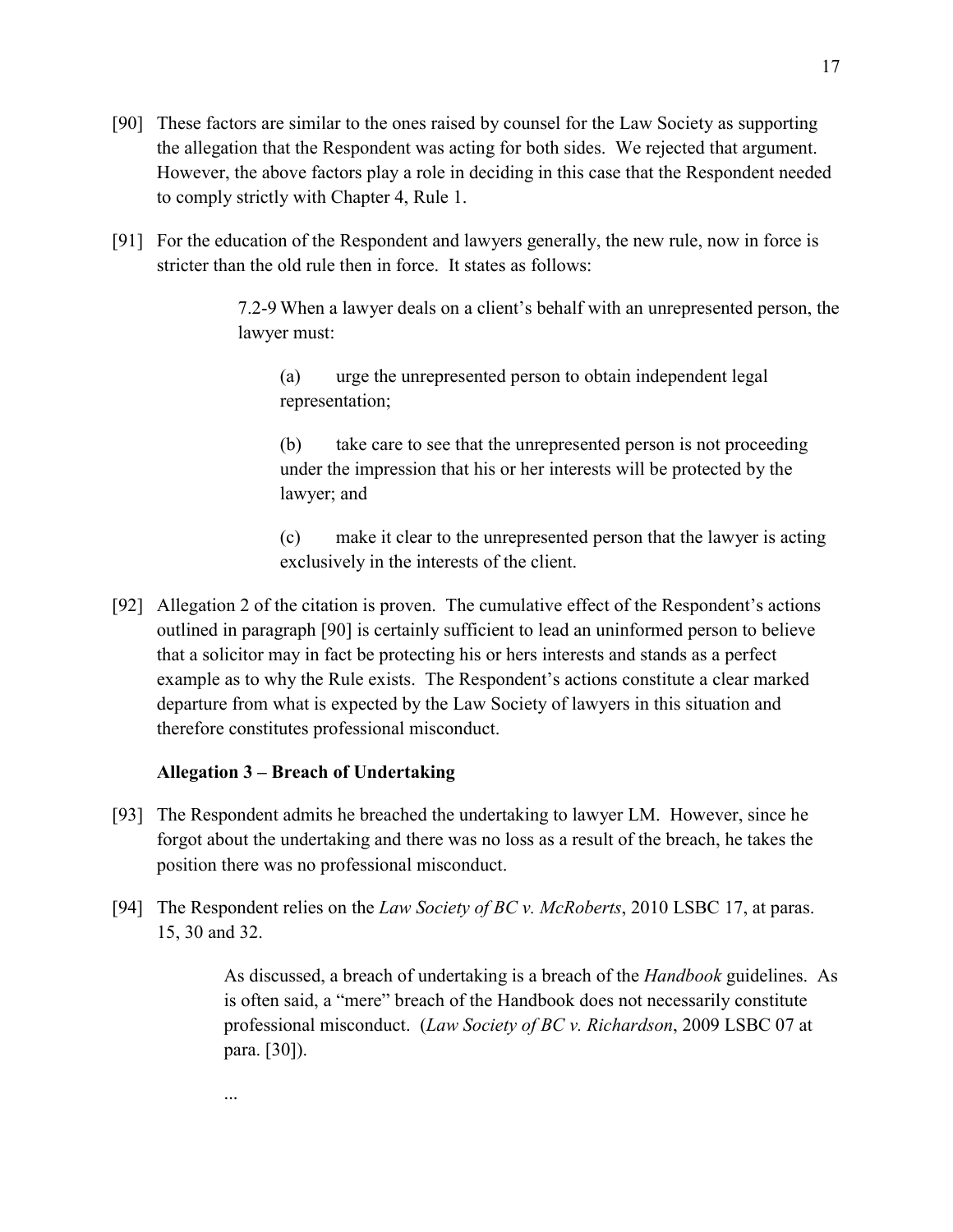The focus of our inquiry must remain on the conduct itself. A solicitor is peculiarly responsible for the fulfillment of his or her undertaking and certainly is responsible for directing the registration of Land Title instruments. There is no evidence that anyone but the Respondent had carriage of the registration of the Easement against LL's property and, given the importance of the matter, it is a reasonable inference to assume he took responsibility for it. Indeed, he has not attempted to deflect blame on to anyone else and admits that he forgot about the Undertaking.

There is no question that a breach of undertaking is a marked departure from the conduct that the Law Society expects from lawyers. Given that, we must then confine our consideration to the actual facts in evidence to determine if the conduct is blameworthy:

- (a) the Respondent made a solemn promise (for indeed this is what an undertaking is) not to register the Easement except with the written permissions of JL and LL;
- (b) he did not advise his client about the Undertaking;

...

- (c) he forgot about the Undertaking, and the Easement was registered eight months after he provided the Undertaking;
- (d) the rights of the unrepresented party, LL, who relied upon the Respondent, were damaged significantly.
- [95] In *McRoberts*, the panel held the Respondent had forgotten about an undertaking, but since damage had resulted, professional misconduct had taken place.
- [96] However, in *McRoberts* at para. 37, the panel held that forgetting may not be culpable.

In short, the issue, as stated by the Respondent, is whether or not the "forgetting" is culpable. Our answer in this instance is "yes", although there may be circumstances where forgetting about an undertaking is not culpable. Here, no such circumstances are provided by the agreed facts.

- [97] This Panel wants to make it clear that forgetting about an undertaking and no harm resulting is no defence to a finding of professional misconduct.
- [98] There must be more. In this case the following added additional factors play a role: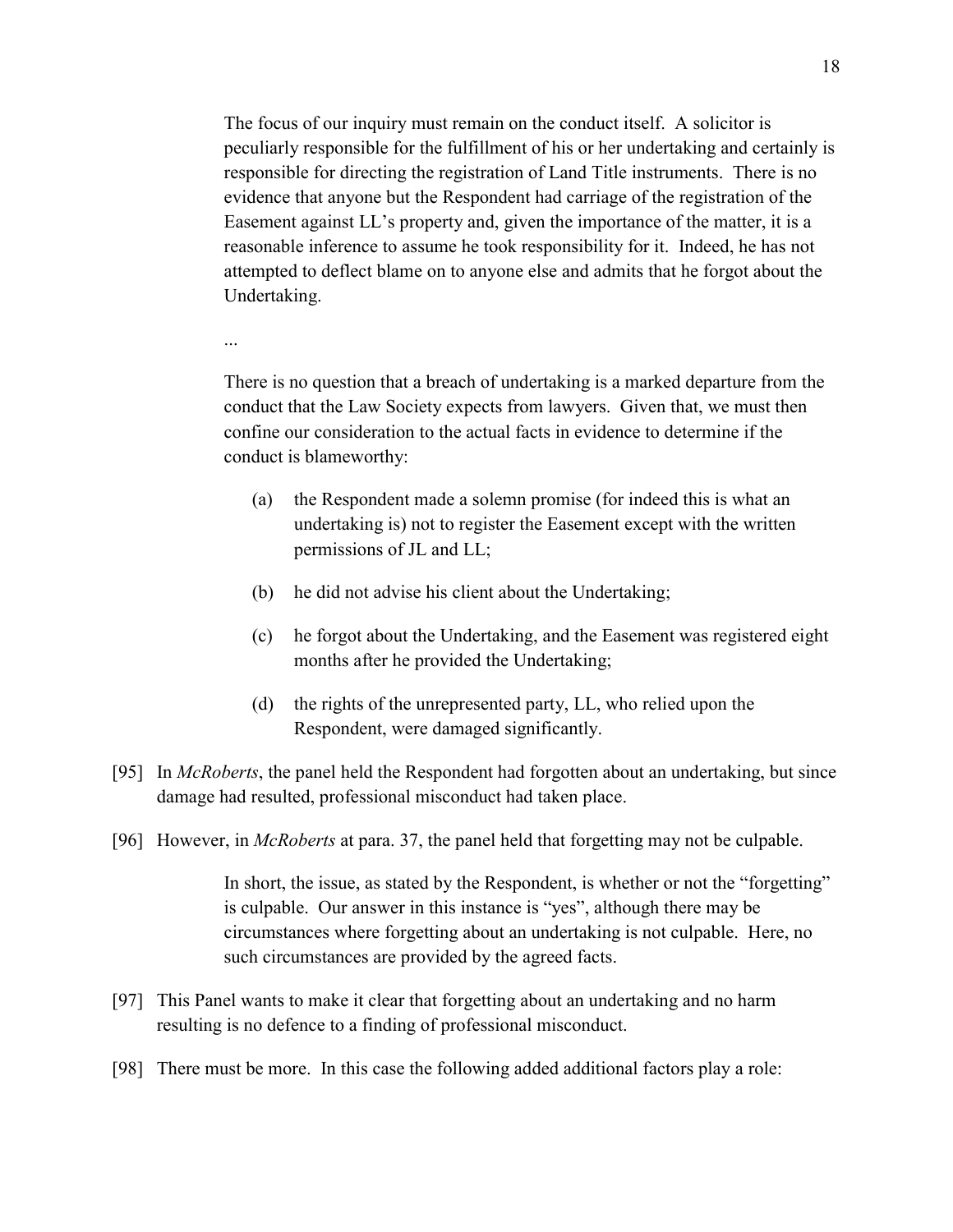- (a) There was a secondary undertaking in place. We are referring to the BK undertaking. This provided an alternative protection to the Purchaser.
- (b) No one complained to the Law Society. No one knew about the breach until the Law Society reviewed the file.
- (c) The Law Society never contacted LM to get his position on this breach of undertaking. This area is a rural practice area. Everybody knows everybody. He may have waived the breach. We are now at the hearing stage. It is too late to contact LM at this point in time.
- (d) The breach existed for only about six days.
- (e) Everybody wanted this deal to go through.
- [99] This Panel wants to make it clear that this is an *exceptional case*. In less than one per cent of breach of undertaking cases will "forgetting" be justified.
- [100] The Panel recognizes the importance of an undertaking. In *Law Society of BC v. Heringa*, 2004 BCCA 97, the court stated at paragraphs 10 and 11:
	- … The heart of the panel's reasoning is, in my opinion, found in these words:
		- [37] Undertakings are not a matter of convenience to be fulfilled when the time or circumstances suit the person providing the undertaking; on the contrary, undertakings are the most solemn of promises provided by one lawyer to another and must be accorded the most urgent and diligent attention possible in all of the circumstances.
		- [38] The trust and confidence vested in lawyer's undertakings will be eroded in circumstances where a cavalier approach to the fulfillment of undertaking obligations is permitted to endure. Reliance on undertakings is fundamental to the practice of law and it follows that serious and diligent efforts to meet all undertakings will be an essential ingredient in maintaining the public credibility and trust in lawyers.

I agree with this. I would have reached the same result for the same reasons as did the panel without reference to the new rule as to undertakings and their performance.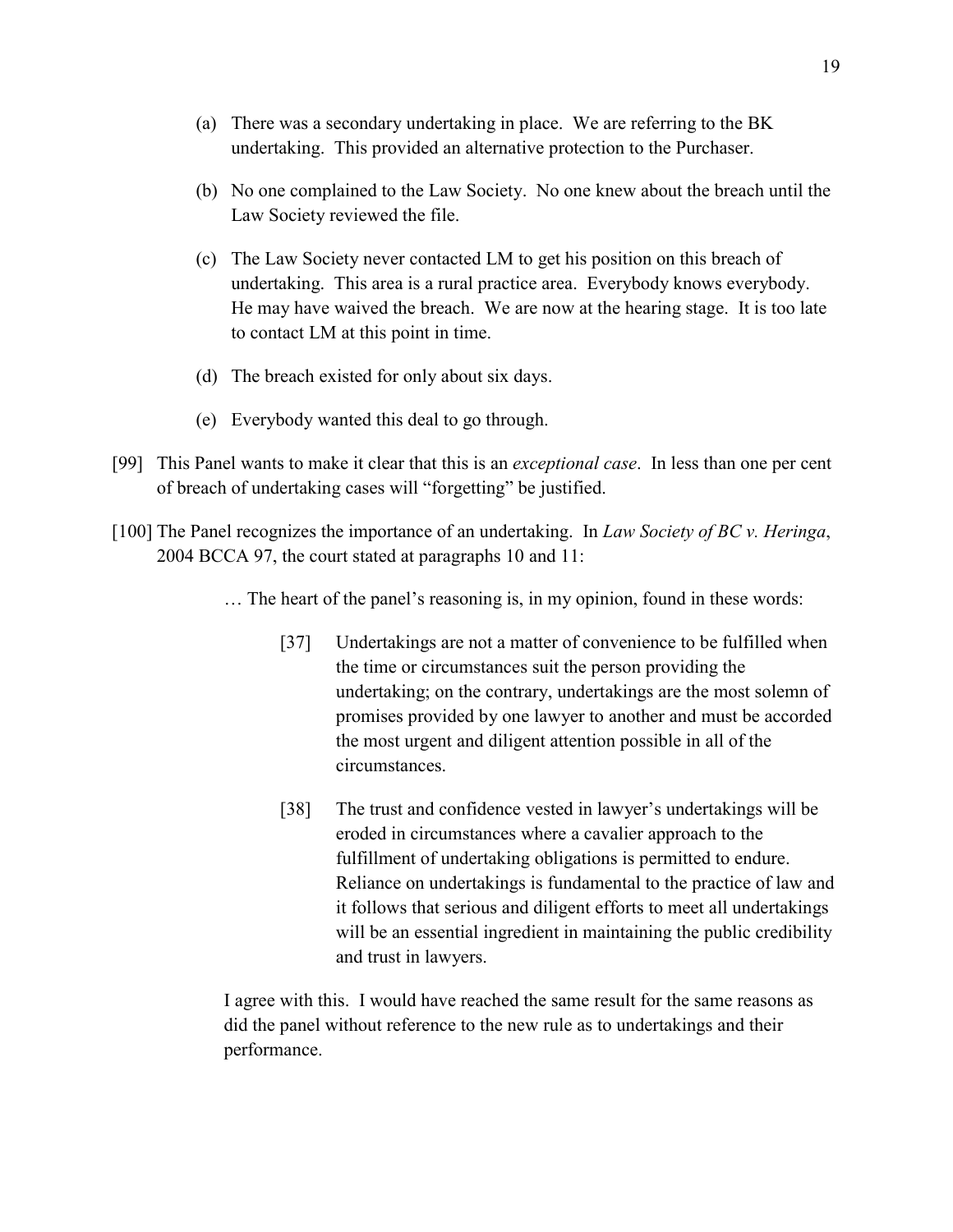- [101] Similarly, in its 2004 decision in *Hammond v. Law Society of BC*, 2004 BCCA 560, the court made an equally strong statement on the importance of undertakings to the profession:
	- [55] The heading of Chapter 11 [of the *Professional Conduct Handbook*] might suggest that the Law Society is concerned only with undertakings given by one lawyer to another and not with undertakings given by lawyers to members of the public. Neither counsel suggested that such a restrictive interpretation is warranted. This is not surprising given the paramount responsibility of the Law Society to the public (s. 3 of the Act) and the primary importance which the Law Society and its members attribute to lawyers' undertakings. These undertakings are regarded as solemn, if not sacred, promises made by lawyers, not only to one another, but also to members of the public with whom they communicate in the context of legal matters. These undertakings are integral to the practice of law and play a particularly important role in the area of real estate transactions as a means of expediting and simplifying those transactions.
	- [56] When a lawyer's undertaking is breached, it reflects not only on the integrity of that member, but also on the integrity of the profession as a whole. For that reason, the importance of undertakings is also stressed by the Canadian Bar Association in its *Code of Professional Conduct* (Ottawa: CBA, 1996) at Chapter 16.
- [102] Next, this Panel considers the public interest. The Law Society would find it difficult to explain to the public why this lawyer should be branded with professional misconduct. There was a slight breach of the Rule. It is an honest mistake. No one complained to the Law Society. No one lost any money. There was a secondary undertaking in place to protect the interests of the Purchasers.

[103] Under Chapter 13, Rule 1, of the *Professional Conduct Handbook*, the following is stated:

- 1. Subject to Rule 2, a lawyer must report to the Law Society another lawyer's:
	- (a) breach of undertaking that has not been consented to or waived by the recipient of the undertaking.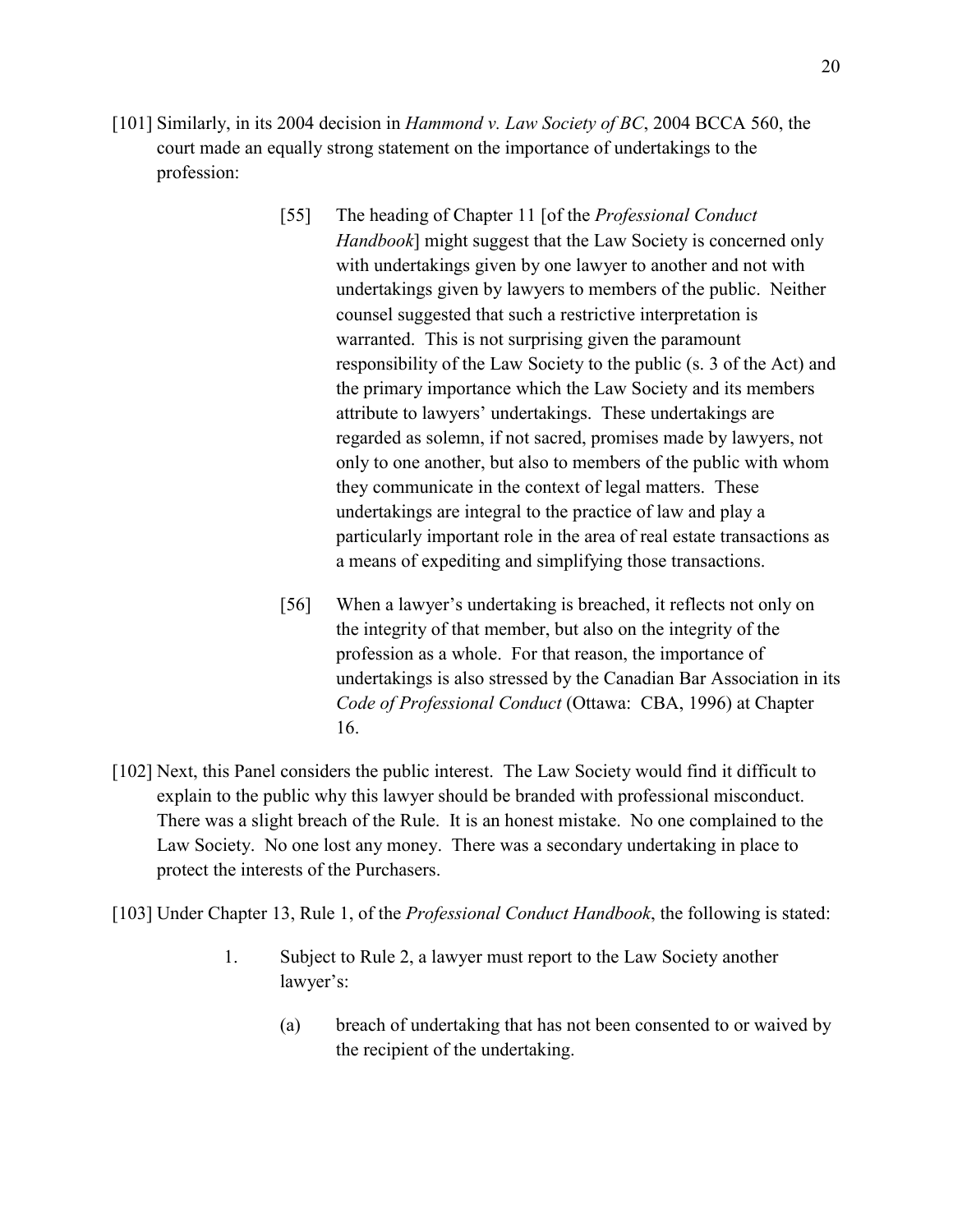- [104] Implicit in the above rule is the concept that breaches of undertakings can be waived or consented to. There may be a number of circumstances where a lawyer may decide to consent or waive a breach. The other lawyer is sick. The breach is minor, and it is not in public interest or your client's interest to proceed with a report. In such circumstances, the lawyer for whose benefit the undertaking is given may decide to waive or consent to the breach. In such circumstances, the breach never occurred. In this case, there is no evidence from LM as to a possible consent or waiver.
- [105] This Panel concludes that Allegation 3 is not proven, and it is dismissed.

# **CLOSING REMARKS**

## **Conclusion**

[106] Allegations 1 and 3 are dismissed. Allegation 2 is upheld as professional misconduct.

## **Sealing Order**

[107] The following sealing order is made:

This Panel orders that:

- 1. Pursuant to Rule 5-7(1), if anyone who is not a party to these proceedings applies for a copy of a transcript of the proceedings, before the transcript is provided, it will be redacted to anonymize references to information that identifies the Respondent's clients and other parties;
- 2. Pursuant to Rule 5-6(2), if anyone who is not a party to these proceedings applies for a copy of Exhibit 1 (amended citation), a copy of Exhibit 70 will be provided, which is a copy of Exhibit 1 with identifying information about the companies referred to in the amended citation redacted from it;
- 3. Pursuant to Rule 5-6(2), if anyone who is not a party to these proceedings applies for a copy of Exhibit 2 (Agreed Statement of Facts), a copy of Exhibit 71 will be provided, which is a copy of Exhibit 2 with all identifying information about the Respondent's client or clients and other parties redacted from it; and
- 4. Exhibits 3 to 69 be sealed.

## **The Future**

[108] The Respondent was successful on two of the three allegations. He could have easily avoided these proceedings by sending a simple letter or email to the Purchasers stating he was not protecting their interests and advising them to get independent legal advice or